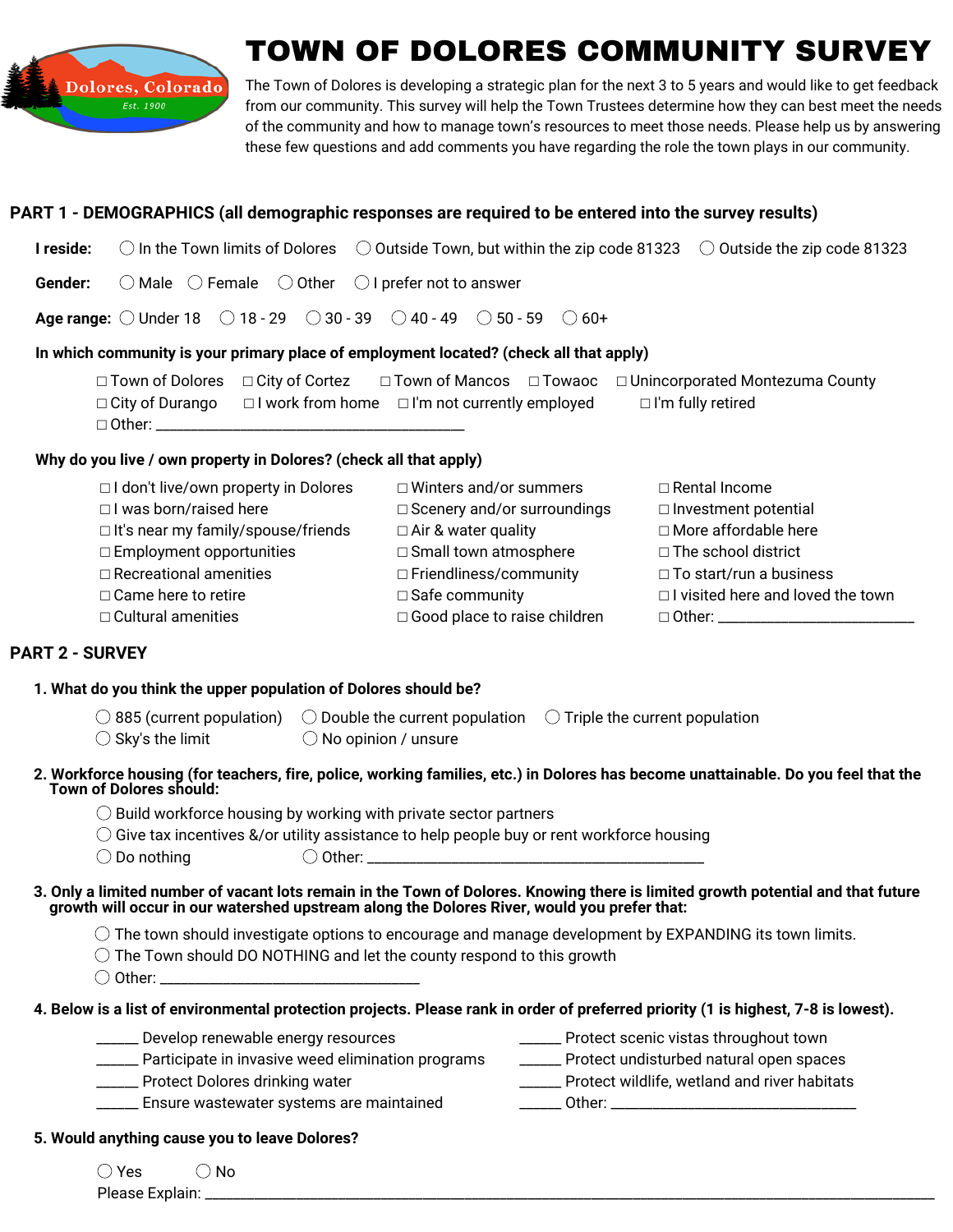| 6. Please rate the importance to the community over the next 10 years: | <b>IMPORTANT</b> | <b>NEUTRAL</b> | <b>NOT IMPORTANT</b> |
|------------------------------------------------------------------------|------------------|----------------|----------------------|
| Municipal code enforcement: nuisance, traffic, snow removal, etc.      |                  | $\bigcirc$     |                      |
|                                                                        | $\bigcirc$       |                | $\bigcirc$           |
| Public safety / law enforcement / Emergency Services                   | $\bigcirc$       | $\bigcirc$     | $\bigcirc$           |
| Healthcare services                                                    | $\bigcirc$       | $\bigcirc$     | $\bigcirc$           |
| <b>Educational opportunities</b>                                       | $\bigcirc$       | $\bigcirc$     | $\bigcirc$           |
| Daycare services                                                       | $\bigcirc$       | $\bigcirc$     | $\bigcirc$           |
| Vehicle & Pedestrian mobility, frequency, & circulation                | $\bigcirc$       | $\bigcirc$     | $\bigcirc$           |
| Parking                                                                | $\bigcirc$       | $\bigcirc$     | $\bigcirc$           |
| Sense of community                                                     | $\bigcirc$       | $\bigcirc$     | $\bigcirc$           |
| Affordable housing                                                     | $\bigcirc$       | $\bigcirc$     | $\bigcirc$           |
| Economic development                                                   | $\bigcirc$       | $\bigcirc$     | $\bigcirc$           |
| Western small town character                                           | $\bigcirc$       | $\bigcirc$     | $\bigcirc$           |
| Local shopping opportunities                                           | $\bigcirc$       | $\bigcirc$     | $\bigcirc$           |
| Arts & culture                                                         | $\bigcirc$       | $\bigcirc$     | $\bigcirc$           |
| Local jobs with livable wages                                          | $\bigcirc$       | $\bigcirc$     | $\bigcirc$           |
| Viability of local owned businesses                                    | $\bigcirc$       | $\bigcirc$     | $\bigcirc$           |
| Energy conservation                                                    | $\bigcirc$       | $\bigcirc$     | $\bigcirc$           |
| Water & air quality                                                    | $\bigcirc$       | $\bigcirc$     | $\bigcirc$           |
| Parks                                                                  | $\bigcirc$       | $\bigcirc$     | $\bigcirc$           |
| <b>Trails</b>                                                          | $\bigcirc$       | $\bigcirc$     | $\bigcirc$           |
| Open space                                                             | $\bigcirc$       | $\bigcirc$     | $\bigcirc$           |
| Recreational opportunities                                             | $\bigcirc$       | $\bigcirc$     | $\bigcirc$           |
| Appearance of town                                                     | $\bigcirc$       | $\bigcirc$     | $\bigcirc$           |
| Promoting tourism                                                      | $\bigcirc$       | $\bigcirc$     | $\bigcirc$           |
| Events in town                                                         | $\bigcirc$       | $\bigcirc$     | $\bigcirc$           |
| Kids activities                                                        | $\bigcirc$       | $\bigcirc$     | $\bigcirc$           |
| Elderly / retirement activities                                        | $\bigcirc$       | $\bigcirc$     | $\bigcirc$           |
| Town services: utilities, code enforcement, town hall, streets         | $\bigcirc$       | $\bigcirc$     | $\bigcirc$           |
| Dust control                                                           | $\bigcirc$       | $\bigcirc$     | $\bigcirc$           |

| 7. Please rate the following town services: | <b>EXCELLENT</b>                              | <b>GOOD</b> | <b>AVERAGE</b>                                | <b>FAIR</b> | <b>POOR</b> |
|---------------------------------------------|-----------------------------------------------|-------------|-----------------------------------------------|-------------|-------------|
| Summer street maintenance                   | (.                                            |             |                                               |             |             |
| Winter snow removal                         | (                                             |             |                                               |             |             |
| Pedestrian walkways                         | $\left( \begin{array}{c} \end{array} \right)$ |             | (                                             |             |             |
| Storm water drainage                        | $\left( \begin{array}{c} \end{array} \right)$ |             | (                                             |             |             |
| Services at Town Hall                       | $\left( \quad \right)$                        |             | $($ )                                         | Ο.          |             |
| Water service                               | $\left(\begin{array}{c} \end{array}\right)$   |             |                                               |             |             |
| Sewer service                               | (                                             |             | $\left( \quad \right)$                        | (           |             |
| Community center                            | $\left( \begin{array}{c} \end{array} \right)$ |             | $(\quad)$                                     |             |             |
| Police protection                           | $\left( \quad \right)$                        |             | ( )                                           | (           |             |
| Parks                                       | $\left( \begin{array}{c} \end{array} \right)$ |             | (                                             |             |             |
| <b>Farmers Market</b>                       | $\left( \begin{array}{c} \end{array} \right)$ |             | $\left( \begin{array}{c} \end{array} \right)$ | ſ.,         |             |
| Town government                             | (                                             |             |                                               |             |             |